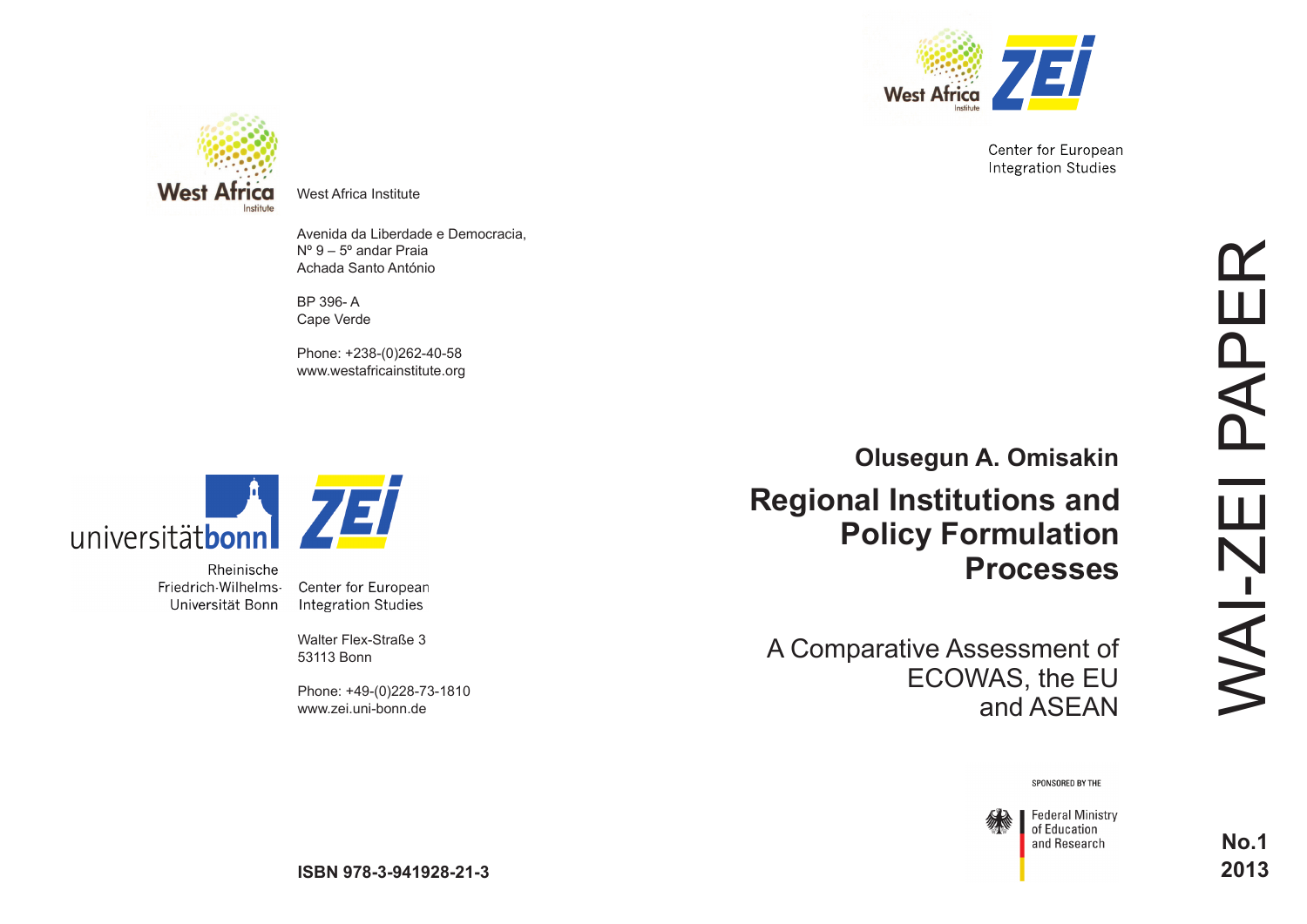# **Olusegun A. Omisakin**

Olusegun A. Omisakin is a Senior Fellow at the West Africa Institute (WAI) and a Research Fellow and Lecturer at the Redeemer's University & Center for Econometric and Allied Research, University of Ibadan, Nigeria. He holds a PhD from the University of Ibadan. Beyond his research on regional integration studies, he is specializing in oil and gas economics.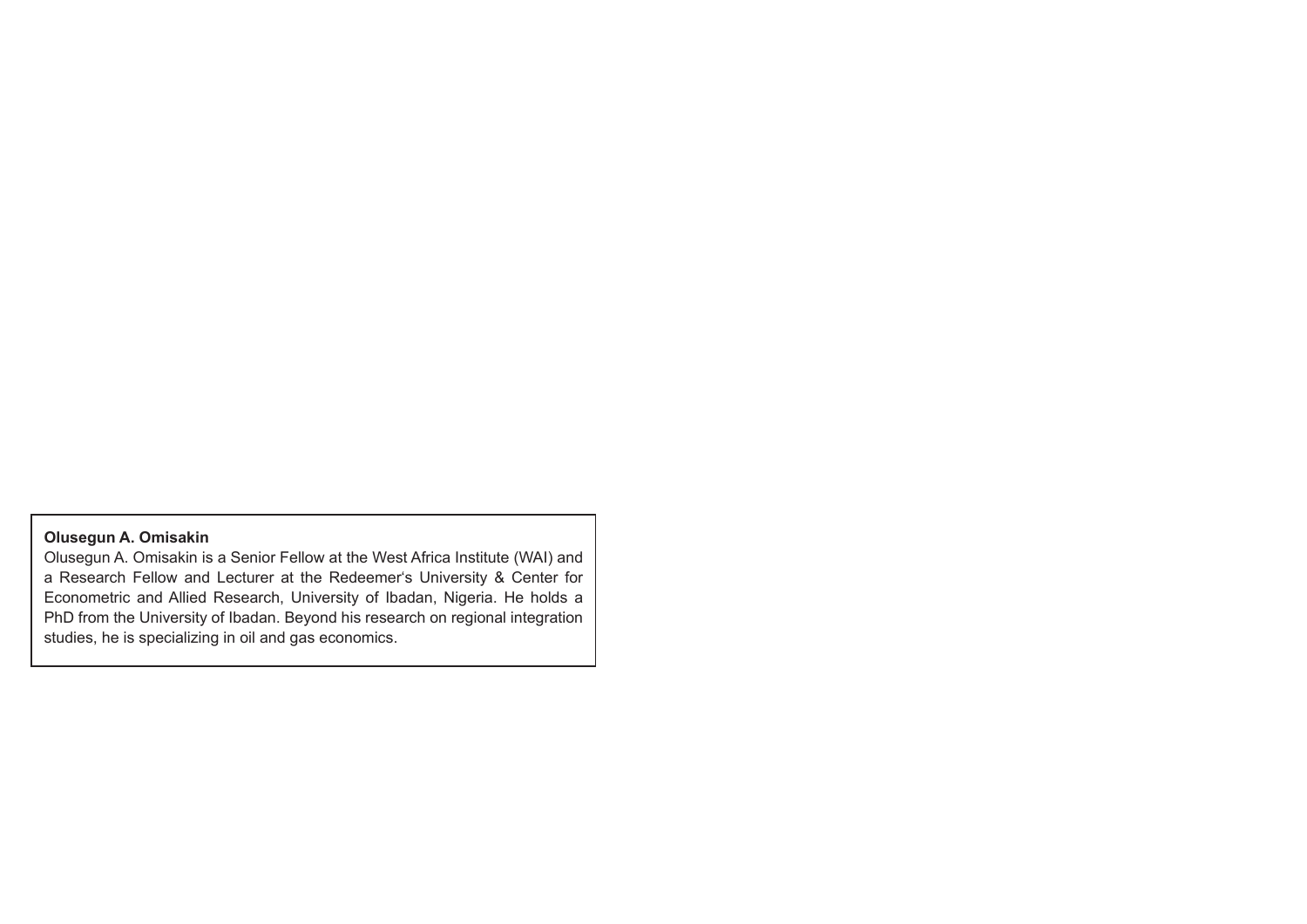# *Olusegun A. Omisakin*

# *Regional Institutions and Policy Formulation Processes*

# *A Comparative Assessment of ECOWAS, the EU and ASEAN*

# *Introduction*

While the concepts of regionalism and economic integration are not new in economic and political literature, the renewed interests in both the theoretical and empirical work on regional integration have assumed a new dimension. The emergence and dynamism of regional integration across regions has been a source of intense debate for both policy makers and academics (Fawcett and Hurrell, 1996; Farell, Hettne and van Langenhove, 2005; Kühnhardt, 2010; van Langenhove 2011). In the new order of global interaction, regionalism can be described as a dynamic process that entails a country's willingness to share or unify into a larger whole. According to Hass (1971, p. 3) regional integration can be said to be "the voluntary creation of larger political units, each of which self-consciously eschews the use of force in the relations between the participating units and groups." Based on the rationale of functional cooperation with an emphasis on economic, social and political aspects, regional integration/ regionalism offers benefits through the economies of scale.

Meanwhile, the attainment of regional goals and objectives is premised on policy formulation and prudent policy implementation. A clear policy framework is fundamental to an efficient policy formulation process and efficient regional policy formulation and design are crucial preconditions and determinants of policy

outcomes. Indeed, the efficiency of any regional scheme, with respect to the actualization of its strategic goals, significantly depends on the quality of its policy framework, policy formulation and implementation processes (O'Toole, 2000). This truly represents a yardstick for measuring regional development performance and dynamism. This explains why the process of formulating regional policy is becoming more and more complex in the wake of growing interdependence of global economic and political institutions. Just as policy formulation forms an integral part in any institution, by ensuring actualization of goals, the role of quality and efficient regional policy formulation, especially within regional institutions cannot be downplayed.<sup>1</sup>

The policy formulation process is critical to the regional institutional policy framework. In fact, ultimate achievement of regional goals and objectives depends on the quality of the policy framework, the decisions taken and the processes involved in the formulation of each decision (Wayne, 2001). Regional institutions such as commissions, regional parliaments, courts of justice and different regional agencies are fundamentally entrusted with various developmental policies which are paramount to the achievement of regional goals and objectives. The quality of these policies, therefore, depends upon the capacity and efficiency of these institutions to manage the policy making processes. Whereas the centrality of a 'good' policy making process is adjured to be fundamentally enshrined in quality and efficient decisions, inefficiencies in the policy formulation process can be broadly categorized as structural weaknesses and capacity deficiencies. Although, regional integration as such has become an important research topic, the relevance of understanding the fundamentals and dynamics of the regional policy formulation process in West Africa, is still underestimated. Therefore, it is imperative to underscore the processes that generate policy making and to analyze them from a comparative perspective.

The resurgence of regional supra-nationalism in West Africa has been further compelled by the need for a thorough reevaluation of the policy making process paradigm of/within ECOWAS. In this context, a comparative view also appears helpful in revealing the differences between West African, European and Sou-

<sup>1</sup> The policy formulation process can be said to comprise of the identification of the policy issue, specification of policy goals, the development of policy options, decision-making and implementation (Corkery, J. et al, 1995).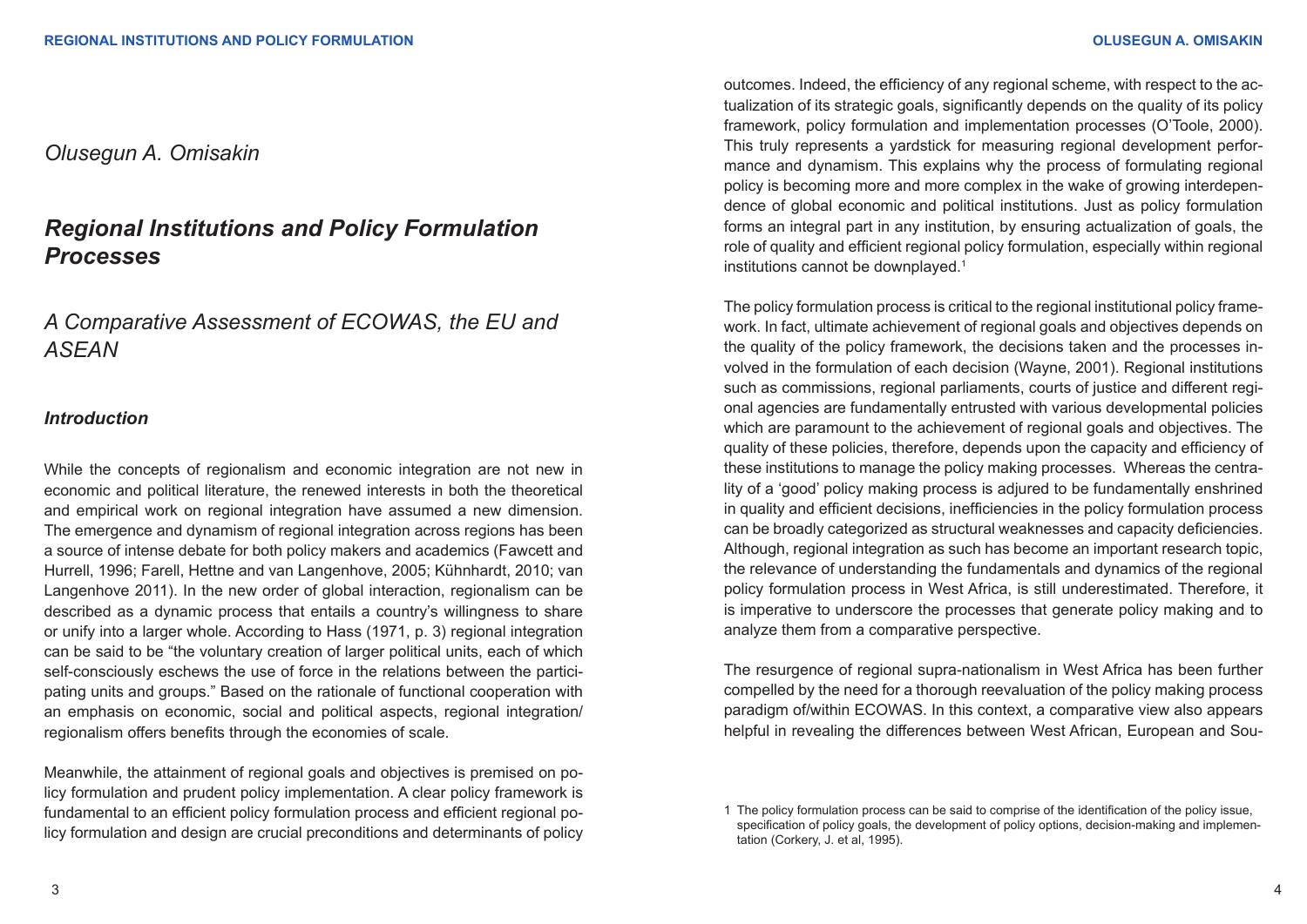theast Asian regional integration schemes, in order to draw some policy lessons and prepare the ground for further studies (Bach, 2005). Most studies on regionalism especially in developing countries are based on case studies, rather than comparative analysis (Esteradeordal, Goto and Saez, 2001; Yeats, 1997; Jens, 1997; Bryan and Roget, 1999). Hence, comparative policy formulation of regional institutions with the aim of examining the driving forces and shaping factors that determine the regional policy formulation process, are often neglected. Against this background, beyond the case study assessment of regionalism and regional institutions, the efficiency of regional policy, with respect to core policy issues, can be better explored in comparative context (Kühnhardt, 2010). Given the fact that different regions are faced with different institutional environments which are comprised of different socio- cultural, political and economic orientations, a comparative assessment of the policy formulation processes presents a fundamental challenge. However, valuable lessons can be taken from this exercise (Scheingold, 1971). This paper is motivated by the incessant problem of policy somersaults associated with African regionalism, with a special emphasis on the West African regional scheme, ECOWAS. While there is a large body of research on comparative regionalism, there is still only a weak systematic debate regarding policy formulation processes (Axline, 1994; de Lombaerde, Söderbaum, van Langenhove and Baert, 2010; Warleigh and Rosamond, 2006; Malamud, 2003; Laursen, 2003 and Acharya and Alastair, 2007). This paper builds on the existing literature on policy formulation processes and charts its path differently by reviewing the comparative structures, features and policy formulation processes of selected regional schemes, with a view to identifying the various challenges to efficient policy formulation in ECOWAS.

The remainder of this paper is structured as follows. Section two discusses the institutional structures, features and policy formulation processes of ECOWAS, the EU and ASEAN regional integration schemes. Section three is concerned with West African regional institutions and the challenges of policy formulation. Section four offers policy advice for a more efficient and effective policy formulation process in West Africa. Finally, in section five, policy lessons are drawn and relevant recommendations are offered for moving towards a more dynamic and efficient regional policy formulation in West Africa.

# *Institutional Structures, Features and Policy Formulation Processes of ECOWAS, EU and ASEAN*

This section reviews the institutional structures, basic features and policy formulation processes of different regional integration schemes with the aim of underscoring the peculiarities and differences between these regional schemes, as far as policy formulation and implementation processes are concerned.<sup>2</sup>

## *Economic Community of West African States (ECOWAS)*

The ECOWAS was established in May 1975, with the task of promoting cooperation, economic development and harmonizing regional sectoral policies. It is comprised of 15 member states namely Benin, Burkina Faso, Cape Verde, Ivory Coast, the Gambia, Ghana, Guinea, Guinea-Bissau, Liberia, Mali, Niger, Nigeria, Senegal, Sierra Leone, and Togo.<sup>3</sup> The current institutional structure and characteristics of ECOWAS are more or less identical to those of the European Union (EU) model from which most international integration schemes draw inspiration (Bilal, S., 2005). The ECOWAS institutional arrangement is comprised of the Authority of Heads of States, the Commission, the Council, the Parliament and the Court of Justice.4

The Conference of Heads of State and Government is the supreme decisionmaking authority of the Community. While the Commission located in Abuja, Nigeria, consists of the President, Vice President and seven Commissioners who are charged with the primary function of overseeing the activities of the organization. Its sole responsibility is the execution of and monitoring of ECO-

- 3 The major objectives remain the constitution of a vast West African Common Market and creati on of a Monetary Union.
- 4 This is laid down in Chapter III, Art. 6 of the Treaty of ECOWAS (Economic Community of West African States, 1993). Of course, alongside these major institutions, there is a multitude of additional autonomous institutions which draw their legitimacy from ECOWAS. At the adminis trative level, there are many technical commissions, comprising of experts in various fields, who meet and prepare the ground for ECOWAS meetings. They summarize research and make recommendations for policy decisions. Also, there is 'Council of the Wise' who are elder statesmen or well-regarded individuals who take part in "quiet diplomacy" in order to help resolve disputes.

<sup>2</sup> The EU is undoubtedly seen as the global role model for regional economic and political integration. See Table1 for details.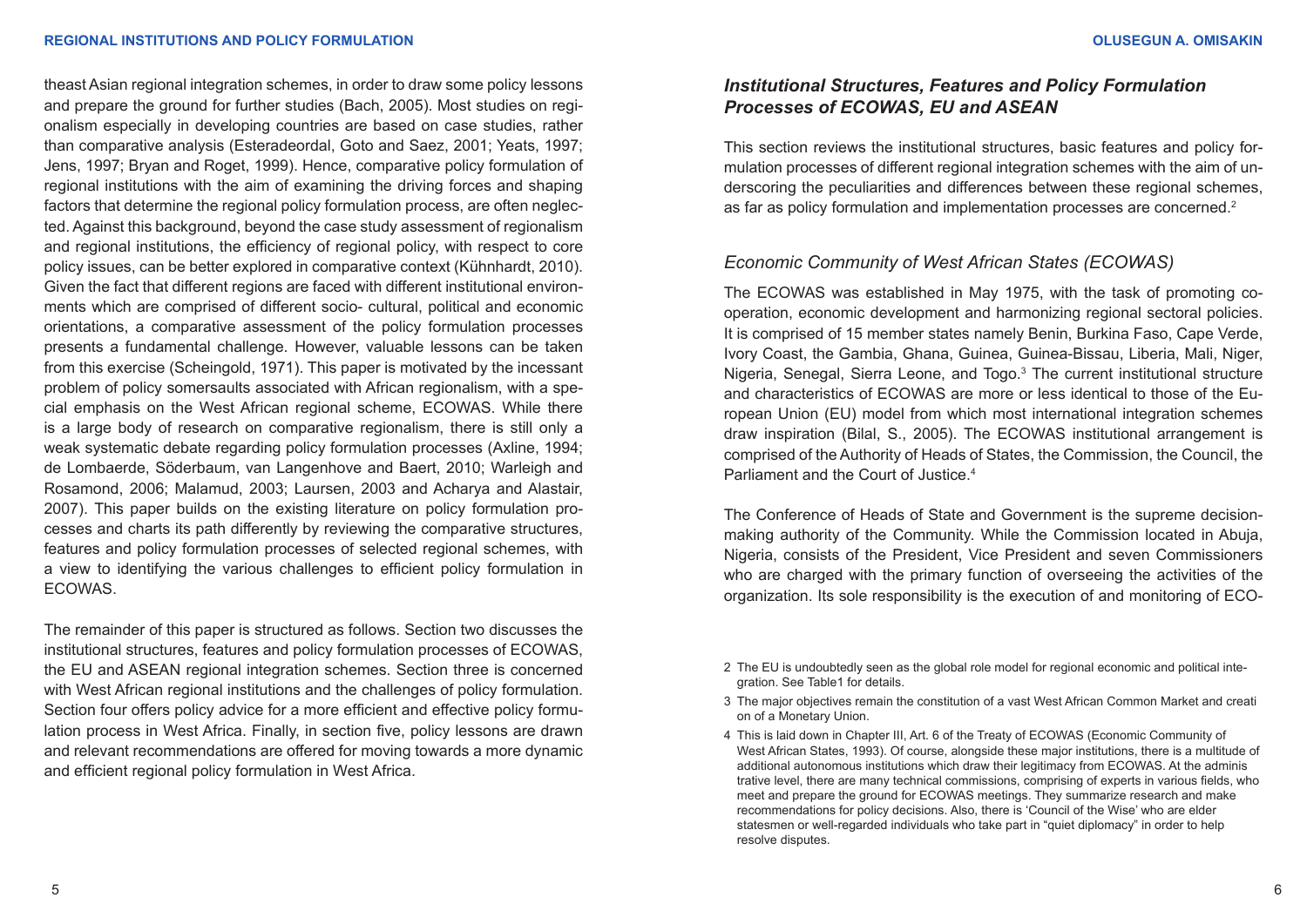WAS policies and programs. It is also responsible for the preparation and implementation of decisions of the Conference of Heads of State and Government and the rules of the Council of Ministers. The Council of Ministers, which is comprised of ministers from member states, is responsible for the smooth running and development of the Community. The ECOWAS Parliament, on the other hand, is made up of 120 members appointed from the respective parliaments of the Member-States and has the responsibility of taking up all matters of concern to the Community, especially with regard to human rights and fundamental freedoms. The ECOWAS Court of Justice ensures respect of the law and principles of equity, in the interpretation and application of the Treaty. It deals with all matters between member states relating to the ECOWAS treaty such as interpretation of the treaty (Akinbobola, 2001).

On a general note, African regionalism has been mostly described as symbolic, discursive and 'summitry.' This 'shadow regionalization' draws attention to the possibility of public officials, within the state, to be active in informal market activities which promote either their political goals or their private economic interests. Thus, regionalism is used as a discursive and image-boosting exercise (Söderbaum 2012, p. 4).

## *The European Union (EU)*

The signing of Treaty of Rome on March 25, 1957 by six countries namely, France, Germany, Italy, Belgium, The Netherlands and Luxemburg marked the beginning of economic cooperation and integration in Europe.<sup>5</sup> More precisely, the European Union was formally established in November 1993 after the signing of the Treaty of Maastricht with twenty-seven member states as at today. Its mission is to organize relations among member states in different policy fields in a coherent manner on the basis of solidarity. This mission can be further encapsulated by the objectives of promoting economic and social advancement, developing an area of freedom, security and justice and maintaining and building on established European Union laws (Mayoral, 2010).

The institutional structure of the EU is mainly comprised of the Council, the Par-

liament and the Commission. The Council of the European Union symbolises the Union's main decision-making body and is composed of one representative from each national government, with each Minister politically accountable to his home government. Meanwhile, the European Parliament which is the main body that directly represents the people of the member states consists of 754 members and has legislative, budgetary and supervisory power. The European Commission on the other hand, represents and upholds the interests of the EU. The Commissioners, who are usually appointed to a five-year term, can be said to be the driving force within the EU's institutional system, through monitoring compliance with the EU Treaties (Bomberg, Peterson and Richard, 2012; Corbett, Jacobs, and Shackleton, 2011). Basically, the structure of the EU has been characterised as formal, legalistic and bureaucratic regionalism (Fjader, 2012). Of course, the multilevel institutional characteristics and framework of the EU are fundamentally structured around its supranational sovereignty. This multilevel governance posits that power and decision-making in Europe are not concentrated at one level (Hooghe and Marks, 2001).

With respect to policy formulation and implementation, the European Union policies are developed through a sharing of responsibilities between the Council, the Parliament and the Commission. Regarding the EU policy formulation process, the rules and procedures are well detailed in the treaties. The Treaty of Lisbon or Reform Treaty aimed at strengthening the capacity of the EU to decide and to reform the EU's decision-making process, in particular by amending legislative procedures.

Today, there are three decision-making procedures as envisioned in the Treaty of the Functioning of the EU. The decision-making process in general starts with the Commission which creates a draft and submits a legislative proposal for common action in a selected policy field to the Parliament and Council for consultation and further action. While this proposal is to be attended to by both the Council and the Parliament, the final decision is taken by the Council alone or together with the Parliament, depending on which decision-making procedure is prescribed. Meanwhile, the legislative processes of EU policy making are two-fold namely, the ordinary and special procedures. With the Treaty of Lisbon the ordinary legislative procedure which replaces the co-decision procedure.<sup>6</sup>

<sup>5</sup> The formation of the European Coal and Steel Community (ECSC) in 1951 actually creates the foundation for the now European Union (Gibert and Large 1991, p. 437).

<sup>6</sup> The procedure is laid down in Art. 294 of the Treaty of the Functioning of the European Union (Official Journal of the European Union, 2010).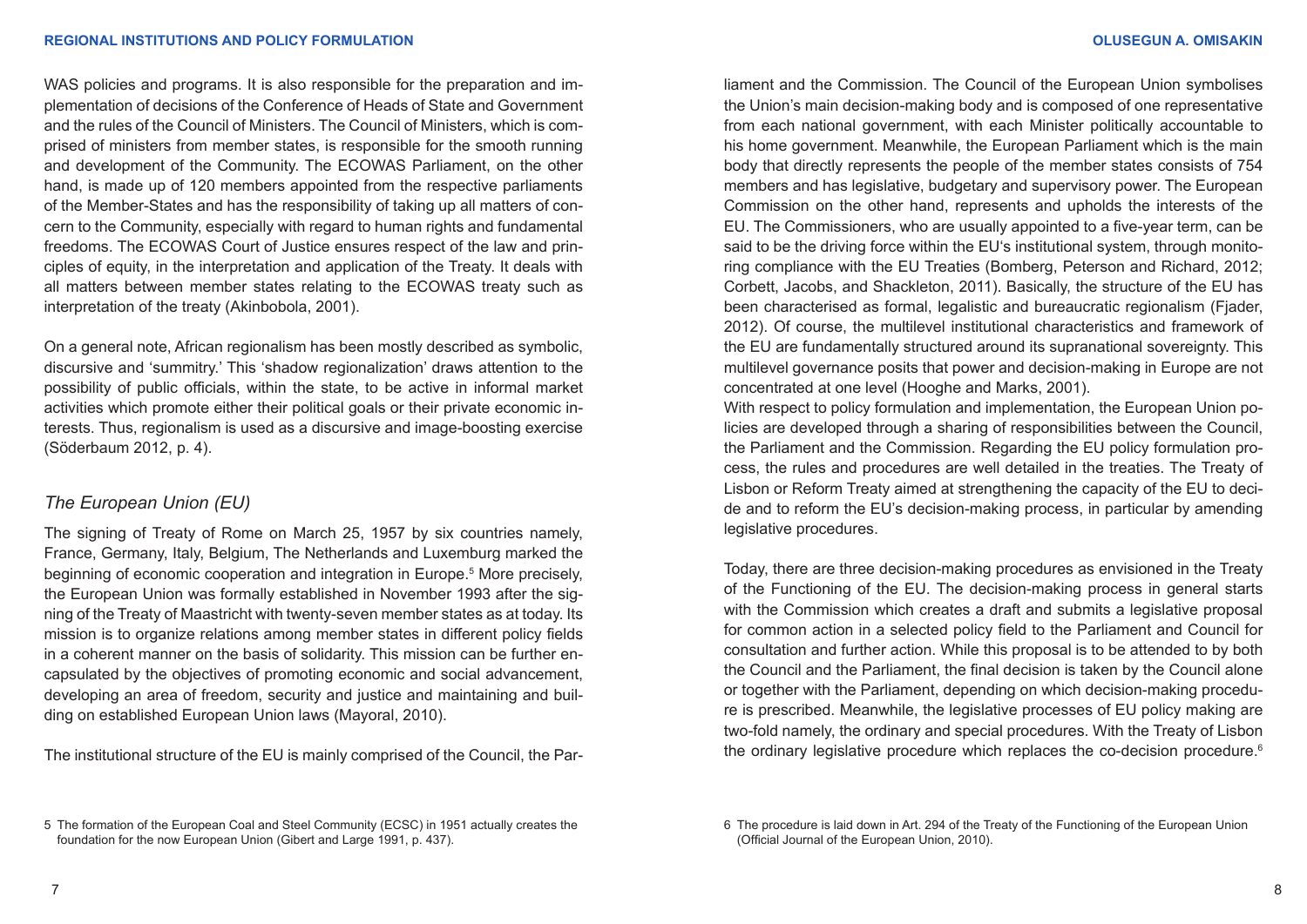It involves joint decisions and agreement by the Council and the Parliament before a decision can be formulated (Piattoni, 2009).

In addition, the voting rule under the ordinary legislative procedure is that of qualified majority (Steunenberg and Selck, 2006).<sup>7</sup> Meanwhile, with regard to the special legislative procedures, the consultative and assent procedures still exist.<sup>8</sup> The cooperation procedure was abolished with the Treaty of Lisbaon. This structure is justified on the basis that it makes the EU's decision-making process more simplified, clearer and efficient.

For the consultation procedure, the Council is expected to consult the European Parliament before a policy can be decided upon and consequently formulated.<sup>9</sup> In the assent procedure, the Council may take a decision if it has the express approval of the European Parliament. The assent procedure allows the Council to only obtain the Parliament's assent, before an important decision is taken.

### *Association of Southeast Asian Nations (ASEAN)*

The 'Bangkok declaration' (Bangkok Declaration, 1967) issued on August 1967 in Bangkok, by the Foreign Ministers of Indonesia, the Philippines, Singapore and Thailand and the Deputy Prime Minister of Malaysia led to the establishment of the Association of Southeast Asian Nations (ASEAN). ASEAN is a political and economic regional scheme in Southeast Asia, with currently ten member states and was formed for the overall purpose of merging economic, social and political national and regional interests. The regional scheme works within the political sphere, attempting to establish regional solidarity through unified actions. Basically, the objectives behind the establishment of ASEAN are aimed at accelerating economic growth and promoting regional peace and stability (Guangsheng, 2006). In the institutional structure of ASEAN, the highest decision-making body is the annual meeting of the ASEAN Heads of State and Government, which rotates its chairmanship annually between member

7 The qualified majority is laid down in Art. 16, Paragraph 4 of the Treaty of the European Union (Official Journal of the European Union, 2010).

- 8 The procedure is laid down in Art. 289 of the Treaty of the Functioning of the European Union (Official Journal of the European Union, 2010).
- 9 Here, the opinion of the Parliament is not necessarily binding.

states in alphabetical order. The ASEAN Summit is preceded by a Joint Ministerial Meeting (JMM) composed of Foreign and Economic Ministers.

While the ASEAN Standing Committee is mandated to harmonize the work of the Association in between the annual ASEAN Ministerial Meeting (AMM).The Chair and Vice Chair are elected based on alphabetical rotation of all ASEAN Member Countries. Also, the ASEAN Secretariat, headed by the Secretary-General of ASEAN, is mandated to "initiate, advise, coordinate and implement ASEAN activities." The operational budget of the ASEAN Secretariat is prepared annually and funded by the equal contribution of all ASEAN Member Countries (Angeles, 2000). The ASEAN regional focus is divided into three central Community Councils, each of which presides over different sectoral ministerial bodies. The political-security community adopts peaceful processes in the settlement of intra-regional differences, while the economic community creates a stable and highly competitive ASEAN economic region with free flow of goods, equitable economic growth and development. The socio-cultural community, on the other hand, relates to a community of caring societies and is founded on common regional identity (Angeles, 2000).

The structure of ASEAN regionalism is characterized by soft and minimal institutionalization with low levels of supranationalism. In fact, the 'ASEAN Way' which implies that the norms and values of ASEAN regionalism give preference to consensus building by encouraging the member countries to pursue informal and incremental approaches towards co-operation, through lengthy consultations and dialogues (Acharya, 2002).<sup>10</sup> Again, despite the deepening of the integration process, national interests and 'sovereignty' still prevail with the limited participation of civil society in its decision-making processes. Throughout its history, ASEAN has based its decisions on consensus and consultation, producing a loosely defined and weak regional organization (Ahmad and Baladas, 1999). ASEAN's non-legalistic style of decision-making and the fact that there is no transfer of national sovereignty to a supranational authority, form the informal structure of its policy formulation process (Soesastro, 1995). This policy formulation mechanism allows member states to base their actions on how they as individual nations perceive their interests would be best served by group

<sup>10</sup>The so-called "ASEAN Way" of regional cooperation emphasizes constitutive norms characterized by a low degree of institutional formalization.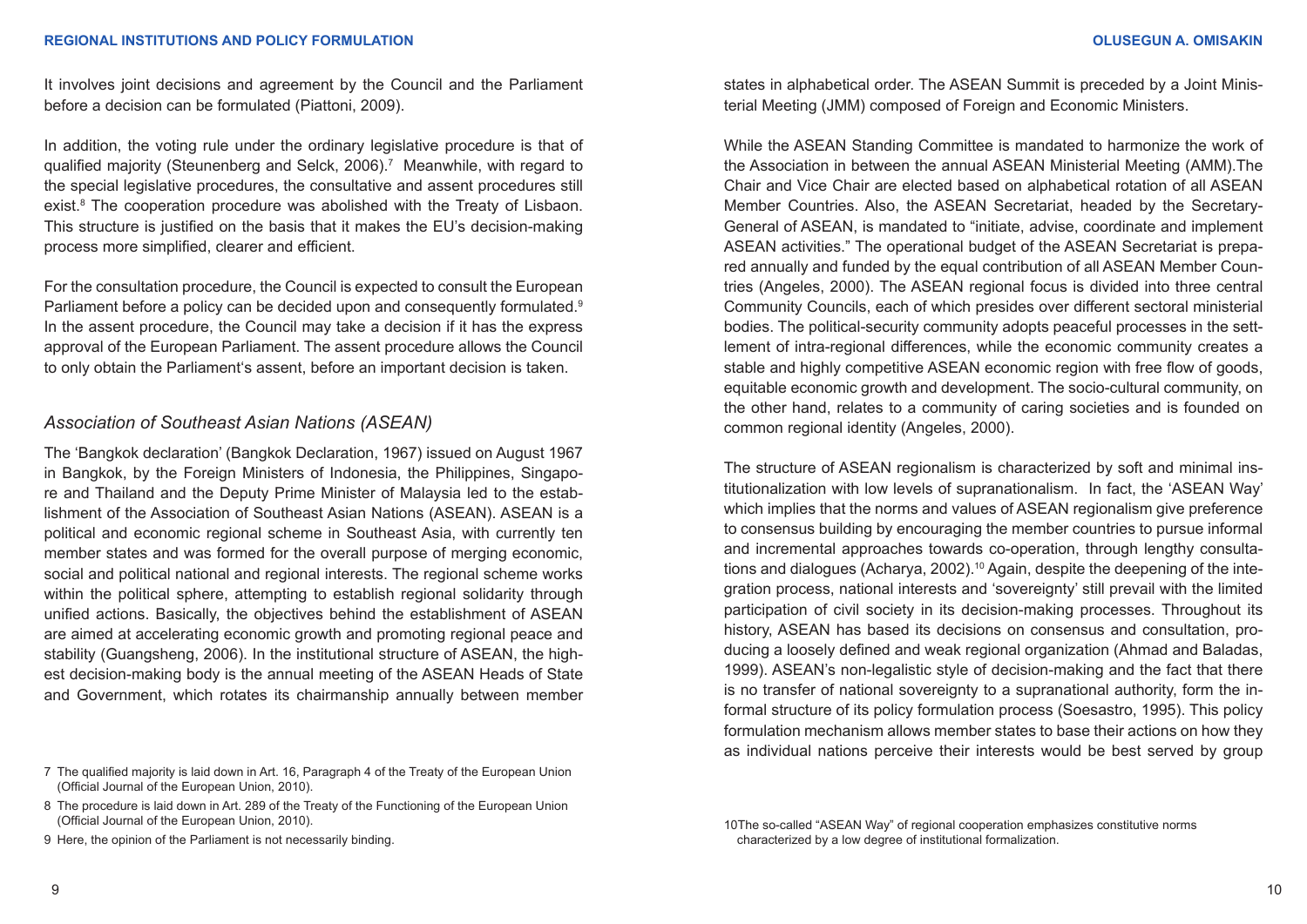resolutions. Hence, the constraints of group decision-making and divergent interests between member states play a major role in shaping the effectiveness of resolutions.11

In summary, the comparative differences regarding the institutional structure, characteristics and policy formulation processes of the regional schemes under consideration are clear. Firstly, the EU institutions create a formidable institutional infrastructure which supports the European policy-making process. This is in contrast to the ASEAN structure which relies solely on the ideas and practices of the 'ASEAN way' (Acharya 2001, p. 6). In other words, rather than making binding regional decisions, regional institutions have been built on the basis of intergovernmental agreement and consensus. Hence, in its commitment to becoming a more structured organization, ASEAN continues to engage in regional cooperation, primarily through a complex system of consultations, dialogues and decision making. Comparing these experiences with what is obtainable in ECOWAS, leads to the indisputable conclusion that the inefficient policy formulation processes of ECOWAS can be traced to the weak structure of its institutions.

# *West African Regional Institutions and Challenge of Policy Formulation*

The different factors which inhibit the efficient regional policy formulation and implementation processes in ECOWAS are enumerated and discussed with reference to the structures and experiences of the other regional schemes under consideration, the EU and ASEAN. The following factors are identified as crucial for efficient regional policy formulation and implementation in ECOWAS.

11The hierarchy of ASEAN's decision-making process is divided into 'Tracks.' Track I encompasses all official decisions made by diplomatic representatives of the member states. Track II deals with hypothetical policies proposed mainly by think tanks and academic institutions, essentially serving as a forum for potential ideas. Track III is also a forum, one that consists of civil society groups and special-interest lobbies.

#### *Inclusive Policy Formulation Process*

As the quality of policy depends on the institutional capacity to manage policymaking processes in order for every region to enhance its competitiveness, its institutions must be efficient, transparent and inclusive during its processes of policy formulation. The current structure of the ECOWAS policy formulation process is characterized by a lack of non-governmental inputs and informed debate. Not only would the participation of non-state actors (NSAs) in the policy formulation process foster policy implementation and of course, promote checks and balances, it would also foster 'bottom-up' consultative policy formulation mechanisms, which fundamentally defines the renewed vision 2020 of ECOWAS (ECOWAS Vision 2020, 2010). Private participation in the ECOWAS policy process is lacking due to the fact that individuals have no place in the minds of the policy framers, unlike the EU example, where policy formulation mostly evolves from study groups and informal meetings of stakeholders and corporate organizations (Aspinwall, 1998). In the absence of policy formulation inclusiveness, interest groups may not always be aware of the nature and contents of policy until implementation begins. As these 'informal' actors have vested interests in the outcomes of regional policy and hence are not a passive component in the policy formulation process, undermining their inputs would be detrimental. This, of course, results in a poor pre-policy consultative process and policy implementation. Therefore, inclusive policy formulation helps in attaining the ECOWAS Vision 2020. This vision is focused upon providing "ownership" of institutional policies, which provides policy space for member states to design national strategies, within the regional development framework. As, the vision 2020 reflects a "bottom-up" approach, involving a large number of citizens through consultative mechanisms, the awareness and participation of citizens in the design and execution of ECOWAS policy and programs are critical to the success of regional integration efforts. Further, research institutions have been marginalized to the extent that their findings do not meaningfully impact on the policy process. This inability to mobilize and utilize the available capacities renders policy making a purely symbolic exercise. Again, consultation on draft impact assessments, feedback from national parliaments and consultation with regional and local governments would ensure a more balanced and effective participation of all stakeholders in ECOWAS policy making.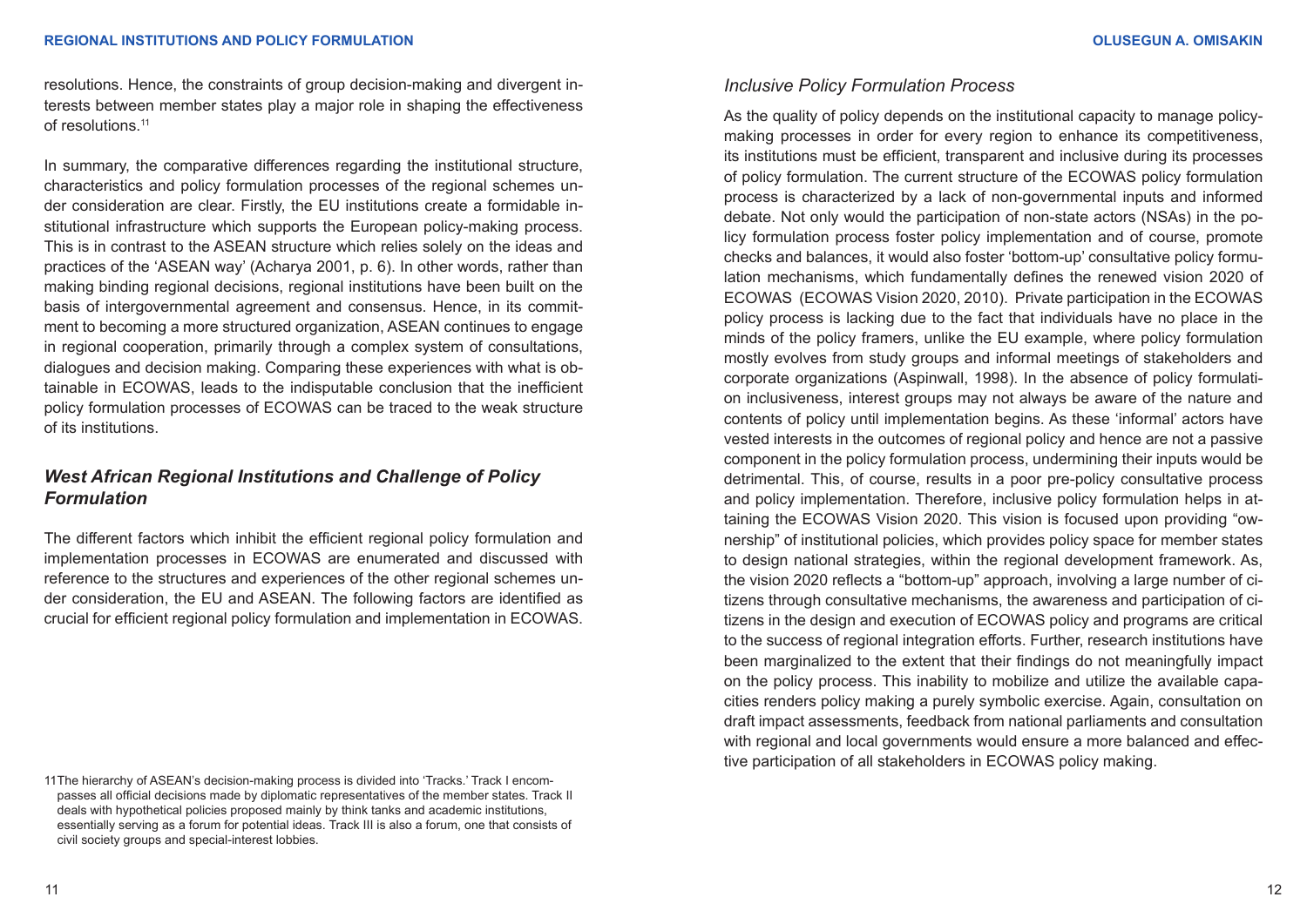### *Weak Institutional Capacity*

The need to consider policy formulation processes within the context of the national and regional institutional environment (political, economic, cultural and social) cannot be over emphasized. One fact that cannot be overlooked with respect to West African regionalism is that the institutional capacity, which is required to generate and drive efficient and effective policy formulation, is weak (African Development Bank and African Development Fund 2011, p. 12).

The policy process can be placed in three stages, namely, policy making processes, policy implementation processes and policy analysis and evaluation processes (Birkland, 2011). The institutional culture of policy evaluation, monitoring of implementation and feedback mechanisms are further problem areas in West African regionalism. With the absence of proper policy implementation monitoring, previous mistakes remain undetected and uncorrected. Hence, there would be no meaningful lessons drawn from past performance. While financial commitments are always an indicator of political commitment, another significant indicator is the level of ratification of community decisions (protocols and conventions). As a majority of ECOWAS member states are more or less democratic, ratification is an important step. Therefore, the level of ratification indicates how seriously a member state takes the decisions made during summits among heads of state. In conclusion, these challenges represent the internal management weaknesses within the ECOWAS institutions, leading to poor linkages within and between the ECOWAS institutions. This, therefore, reinforces the need for efficient and effective networking and partnerships.

#### *Ethnicity and Weak National Allegiances*

Many West African countries are composed of several large cultural groups, each with its own language and practices. Such polarized societies may be more prone to competitive rent-seeking behaviors, as each group tries to extract resources. A specific example is Nigeria. With over 260 tribal and cultural groups, one of the fundamental developmental challenges facing Nigeria is the huge disconnect from national identity and orientation (Suberu and Osaghae, 2005). Historically, ethnicity and tribal predicaments are known to be major underlying factors fueling different national upheavals ranging from resource control tensions, land/territorial disputes, political and religious conflicts. Of course, the consequent result of weak national allegiance is obvious. This is one of the

salient features of West African integration. Thus, if the centre 'fails to hold' on a national scale, how strong and smooth would the integration process be on a regional level? Given the fact that the passion for territorial identity among member states has failed to give way to pan-territorialism, most of the leaders tend to value their economic sovereignty more than any program or policy aimed at developing the integration. The monologue of 'to your tent oh Israel!' is more audible than the chorus of 'together we stand!'

Away from the ethnicity problem, external dictates and/or dominance is another factor inhibiting the West African regional policy making process. The practice has often been that external organizations set the pace and direction of development policies, thus, adding an international dimension to the national policymaking processes (Mutahaba, Baguma and Halfani, 1993). Unfortunately, little progress has been recorded on increasing the efficiency of policy formulation and implementation, due to factors related to the wide economic disparity which exists in the ECOWAS sub-region.

## *Policy Advice and Recommendation*

Following this description of the conditions which are contributing to an ineffective and inefficient policy formulation process in ECOWAS, this section attempts to advance some policy advice and recommendations for more successful policy formulation in West Africa. First of all, a more efficient ECOWAS policy formulation process can be attained through efficient and effective structural coordination and synergy between the internal institutional structures. This could be achieved through an improved allocation of roles and competences, shared tasks on the national level and a reduction in institutional fragmentation. Of course, keeping in mind, that extreme institutional fragmentation can be detrimental to efficient policy coordination, integration and implementation. There is also the need for renewed efforts towards impact assessment (IA) ideology. The institutional structure of ECOWAS does not really reflect democracy as there is no separation of powers. The treaty of ECOWAS provides that the Authority of Heads of State is the supreme body. Meanwhile, drawn from the EU pluralistic co-decision procedure, where policy formulation focuses principally around the Commission, Parliament and the Judiciary, the ECOWAS policy formulation structure needs to be reviewed to make it more pluralistic in the sense of civil participation and separation of powers.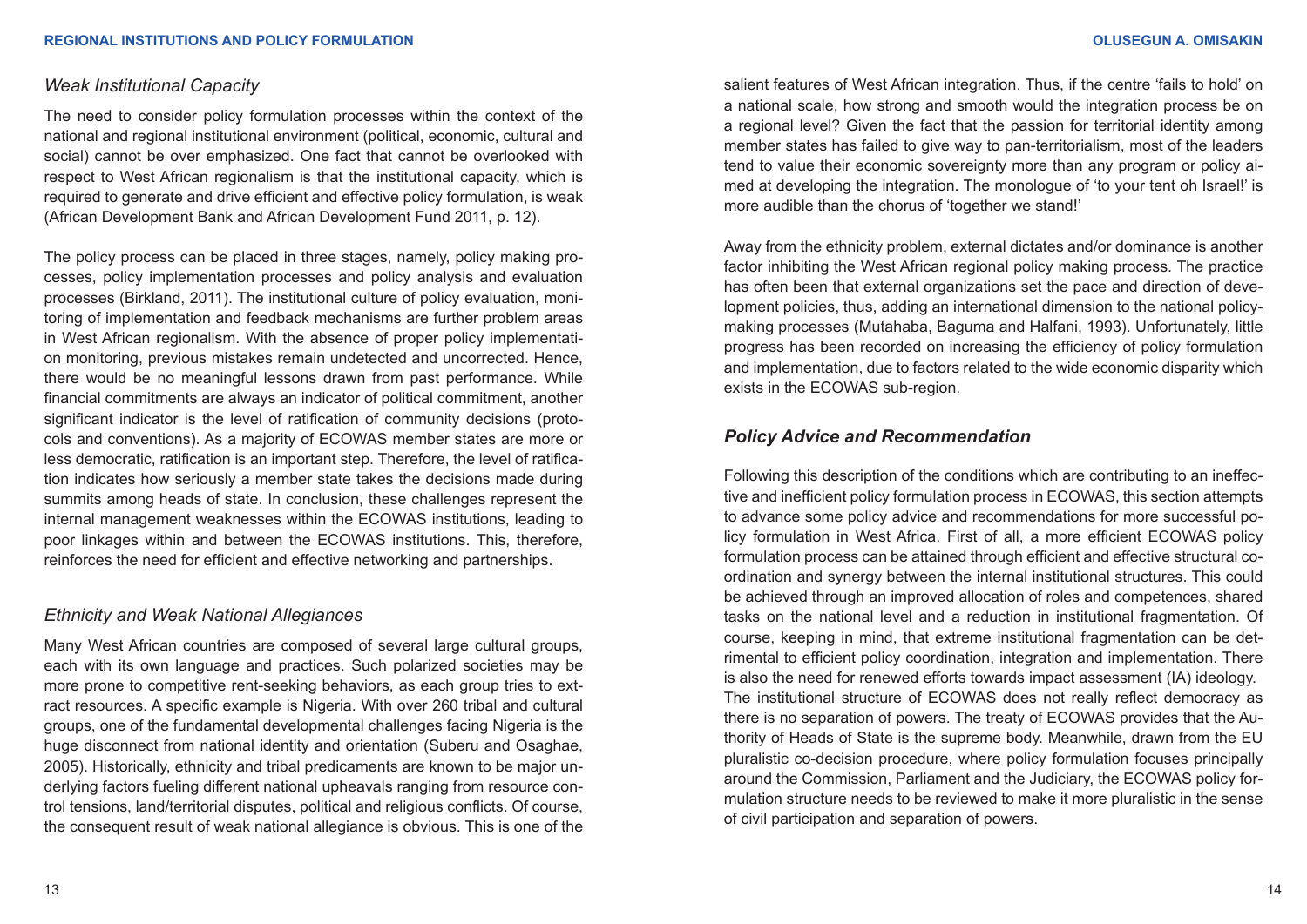Though the theoretical approaches to the study of regional integration, based on readings of the European Union model, may offer an insight into the processes of integration in the West African sub region, there is no doubt that the historical, political, and cultural contexts are sufficiently different as to ensure different paths towards regional cooperation. While ECOWAS and other regional integration schemes are often compared in most comparative regional studies with the successes and achievements of the EU, it is unhelpful to draw too many comparisons between the EU and ECOWAS, as EU institutions fulfill different or more extensive roles than their equivalents in West Africa. Though ECOWAS and ASEAN regional blocks have a different socio-economic and political background with many intricate realities that affect them, a clear comparison between them is possible for different reasons which include similarities in the diversity of cultures, multiple languages, traditions and the fragmented political structures. To this end, ECOWAS can learn a lot from the ASEAN integration process, especially with respects to the nature of the decision making process. The policy formulation process characterized by consultation, regional cooperation and dialogue has been identified as one of the driving forces of ASEAN integration. The rich socio-cultural and political landscapes which exist among most ECOWAS member states can be explored to further encourage mutual agreement and consensus building as against the current strict and legalistic institutional structure.

The above, therefore, reinforces the need for efficient and effective networking and partnerships between ECOWAS and ASEAN regional blocks. This is achievable through: (i) increasing periodic interaction between the two regions by creating exchange experiences and best practices; (ii) establishing and strengthening regular mechanisms for training, consultation, communication and sharing of information, experience and expertise; and (iii) identifying and implementing of joint concrete projects and activities. While ECOWAS and other regional integration schemes are often compared in most comparative regional studies with the successes and achievements of the EU, it is inapt to draw too many comparisons between the EU and ECOWAS since EU institutions fulfill different or more extensive roles than their equivalents in West Africa. Due to the different structural background, and varying challenges been face by these regional schemes, any comparisons must therefore be made with great care. Any useful comparison must, therefore, focus on areas where institutional arrangements and configuration appear similar.

# *Summary and Conclusion*

The importance of the policy formulation process cannot be overemphasized given the dynamism of regional integration in the word. The success of any regional integration scheme can be said to be founded on efficient policy making and implementation. Comparative regionalism offers a great deal of inferences as it helps in reviewing policy formulation processes of regional schemes, with the aim of deducing valuable lessons. Drawing from the still limited interest of researchers to understand the fundamentals and dynamics of the regional policy formulation process in West Africa, it is important to underline the comparative inquiry of regional policy formulation processes vis-à-vis ECOWAS, EU and ASEAN. Consequently, this paper has identified some policy formulation challenges in ECOWAS such as a lack of inclusive policy formulation processes, weak policy evaluation and feedback mechanisms, political and financial commitment and problems of ethnicity and weak national allegiances. To improve its policy formulation and implementation for the benefit of regional development and dynamism, ECOWAS should address the factors and issues raised in this paper. Finally, clarity and consistency in management policies and procedures would promote greater institutional development.

|                                           | EU (27)                                                         | ECOWAS (15)                                               | <b>ASEAN (10)</b>                          |
|-------------------------------------------|-----------------------------------------------------------------|-----------------------------------------------------------|--------------------------------------------|
| <b>Regional Structure</b>                 | Highly<br>structured & '<br>complex'                            | 'Shadow'<br>institutions                                  | Soft /Minimal<br>institutionali-<br>zation |
| Policy<br>Formulation<br>Process Ideology | Multi-level, clear &<br>well spelt out rules<br>in the treaties | No clear rules                                            | No clear rules                             |
| Regional<br>Sovereignty                   | Supranationalism                                                | Nationalism                                               | Nationalism                                |
| <b>NSAs Participation</b>                 | Full                                                            | Limited                                                   | Limited                                    |
| Institutional<br>Governance               | Formal, legalistic<br>and bureaucratic<br>regionalism           | Monopolistic,<br>discursive<br>and low for-<br>malisation | 'ASEAN Way'<br>(consensus<br>building)     |

Table 1: Comparative Structure of Regional Scheme: ECOWAS, EU and ASEAN. Source: Compiled by author.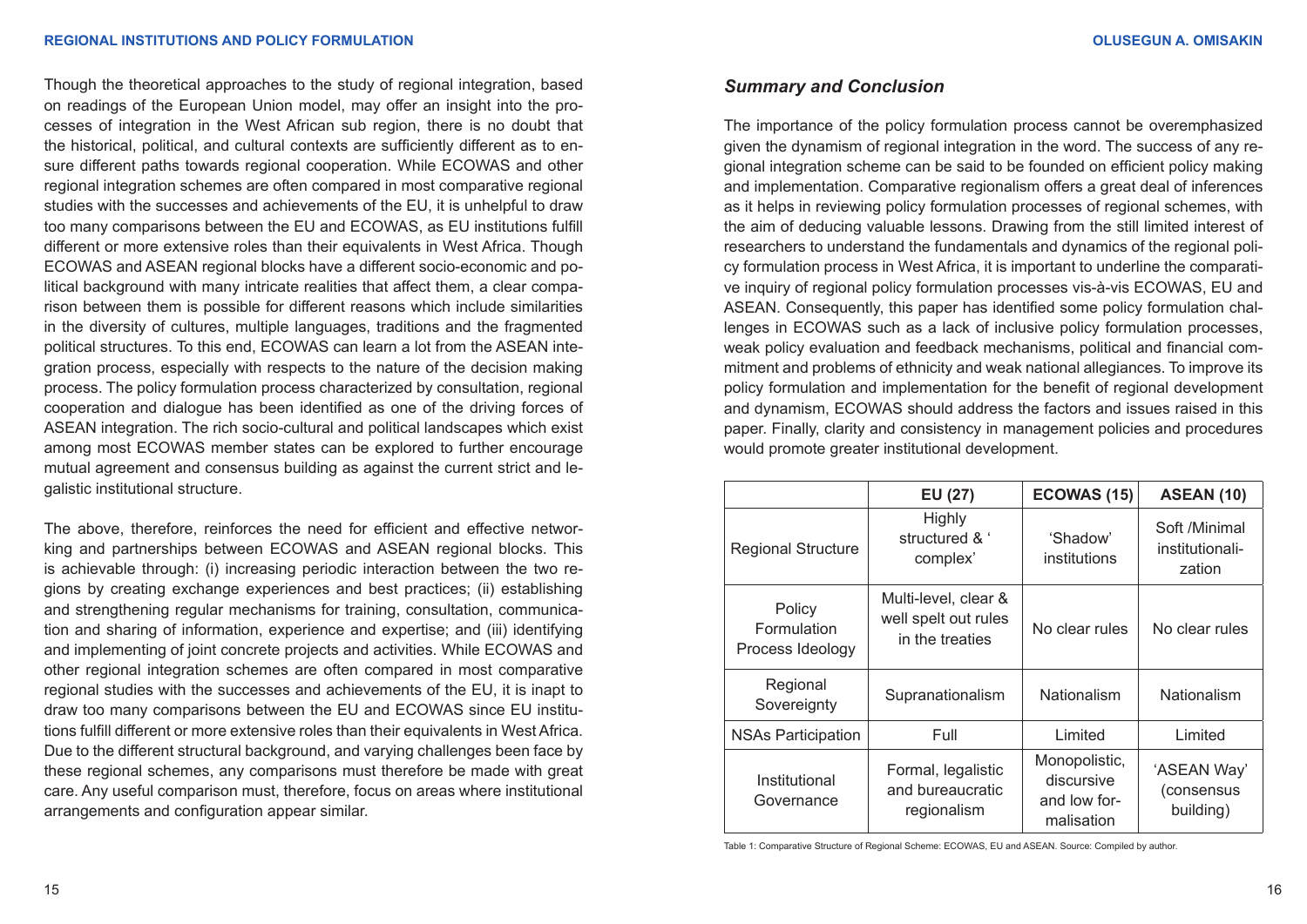#### *References*

Acharya, A., 2001. *Constructing a Security Community in Southeast Asia: ASEAN and the problem of regional order*. London and New York: Routledge.

Acharya, A., 2002. *Regionalism and Multilateralism: Essays on Cooperative Security in the Asia-Pacific*. Singapore: Times Academic Press. Reprint of articles 1991-99.

Acharya, A. and Alastair J. eds., 2007. *Crafting Cooperation. Regional International Institutions in Comparative Perspective*. London: Oxford University Press.

African Development Bank and African Development Fund. 2011. *Regional Integration Strategy Paper for West Africa 2011-2015*, Tunis: Regional Departments West – (ORWA/ORWB)/Regional Integration and Trade Department. Available at: [http://www.afdb.org/fileadmin/uploads/afdb/Documents/Policy-Documents/](http://) [RISP%20for%20West%20Africa%20-%20REV%202.pdf](http://) [6 February 2013].

Ahmad, Z. and Baladas, G., 1999. The Political future of ASEAN after the Asian Crisis. *International Affairs*, 75(4), pp. 759-778.

Akinbobola, A., 2001. *Regionalism and Regional Influentials: The Post Cold-War Role of Nigeria in African Affairs*. Lagos: Concept Publications.

Angeles, M., 2000. *Association of Southeast Asian Nations (ASEAN)*. International Council on Social Welfare (ICSW), Briefing Paper.

ASEAN (Association of Southeast Asian Nations), 1967. *Bangkok Declaration. Thailand*, 08. August 1967.

Axline, W. A., 1994. Cross-regional comparison and the theory of regional cooperation: Lessons from Latin America, the Caribbean, South East Asia and the South Pacific. In: A.W. Axline, ed. 1994. *The Political Economy of Regional Cooperation. Comparative Case Studies*. London: Pinter Publishers, pp. 178-224.

Aspinwall, M., 1998. Collective attraction: the new political game in Brussels. In: J. Greenwood and M. Aspinwall, eds. 1998. *Collective Action in the European Union*. London: Routledge, pp. 196-213.

Bach, D., 2005. Integration through Hysteresis: SACU in a Comparative and Contextual Perspective. In: D. Hansohm et al., eds. 2005. *Monitoring Regional Integration in Southern Africa, Yearbook volume 5*. Windhoek: NEPRU and Konrad Adenauer Stiftung, pp. 137-148.

Bilal, S., 2005. Can the EU be a Model of Regional Integration? Risks and challenges for developing countries. In: CODESRIA (Council for the Development of Social Science Research in Africa )-Globalisation Studies Network (GSN), *Second International Conference on Globalisation: Overcoming Exclusion, Strengthening Inclusion*. [pdf] Dakar, Senegal, 29-31 August, 2005. Maastricht: European Centre for Development Policy Management. Available at: <http://> [www.ecdpm.org/Web\\_ECDPM/Web/Content/Download.nsf/0/52D667FD6C95](http://) [057DC125719D004B65F6/\\$FILE/Bilal%20-%20Can%20EU%20be%20a%20](http://) [model%20of%20RI%20Draft%20for%20comments.pdf](http://) [6 February 2013].

Birkland, A., 2011. *An Introduction to the Policy Process: Theories, Concepts and Models of Public Policy Making*. 3rd ed. New York: M. E. Sharpe Inc.

Bomberg, E., Peterson, J. and Richard, C. eds., 2012. *The European Union: How does it Work?* 3rd ed. Oxford: Oxford University Press.

Bryan, A. and Roget, V., 1999. *The New Face of Regionalism in the Caribbean: The Western Hemisphere Dynamic*. Number 35. North-South Centre: University of Miami.

Official Journal of the European Union. J. 2010/C 83/01. *Consolidated Version of the Treaty on European Union*.

Official Journal of the European Union. 2010/C 83/01. *Consolidated Version of the Treaty of the Functioning of the European Union*.

Corbett, R., Jacobs, F. and Shackleton, M., 2011. *The European Parliament*. 8th ed. London: John Harper Publishing.

Corkery, J., Land, A. and Bossuyt, J., 1995. *The process of policy formulation: institutional path or institutional maze?* Maastricht: European Centre for Development Policy Management, Policy management report 3.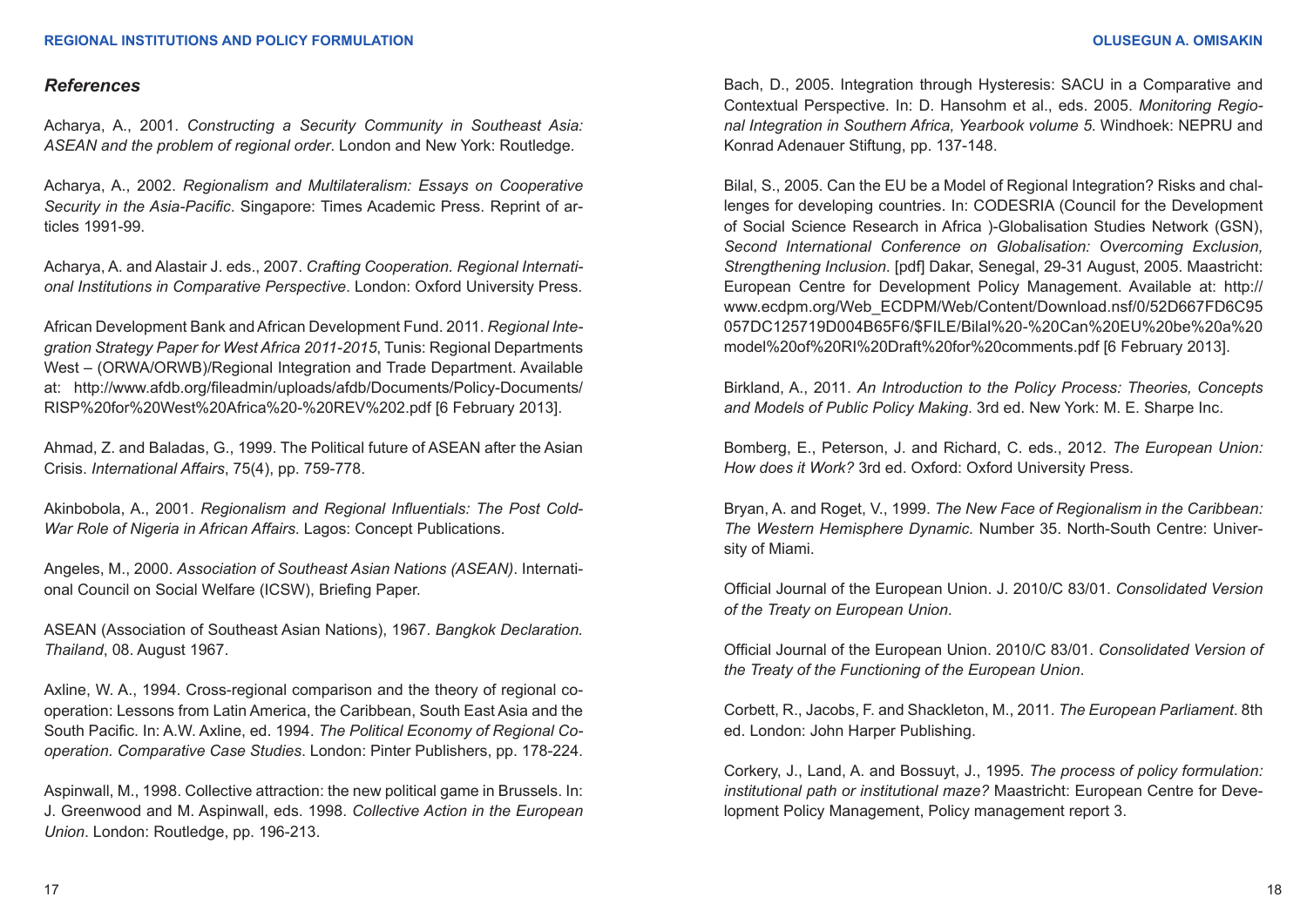#### **REGIONAL INSTITUTIONS AND POLICY FORMULATION OLUSEGUN A. OMISAKIN**

ECOWAS (Economic Community of West African States), 2010. *ECOWAS Vision 2020. Towards A Democratic And Prosperous Community*. [pdf] Abuja: ECOWAS Commission. Available at: [http://www.spu.ecowas.int/wp-content/](http://) [uploads/2010/03/VISION-RFV-in-English-for-web.pdf](http://) [Accessed 6 February 2013].

ECOWAS (Economic Community of West African States), 1993. *Revised Treaty of the Economic Community of West African States (ECOWAS)*, 24 July 1993. Available at: [http://www.unhcr.org/refworld/docid/492182d92.html](http://) [Accessed 6 February 2013].

Esteradeordal, A., Goto, J. and Saez, R., 2001. The New Regionalism in the Americas: The Case of MERCOSUR. *Journal of Economic Integration*, 16(2), pp.180-202.

Farell, M., Hettne B. and van Langenhove, L. eds., 2005. *The Global Politics of Regionalism: Theory and Practice*. London: Pluto Press.

Fawcett, L. and Hurrell, A. eds., 1996. *Regionalism in World Politics: Regional Organization and International Order*. Oxford: Oxford University Press.

Felix G. and David, C., 1991. *The End of the European Era, 1860 to the Present*. 4th ed. New York: W. W. Norton & Company, Inc.

Fjader, C., 2012. Regionalism in Asia and Europe in a Theoretical Perspective: 'Rationalist' and 'Ideational' Approaches. *Asia-Pacific Journal of EU Studies*, 10(1), pp. 73-101.

Guangsheng L., 2006. Assessment on Performance of ASEAN Economic Integration. *International Revie*w, 44, p.62-75.

Haarlow, J., 1997. *Regional Cooperation and Integration within Industry and Trade in Southern Africa: General Approaches, SADCC and the World Bank.*  Aldershot: Averbury.

Haas, E., 1971. The Study of Regional Integration: Reflections on the Joy and Anguish of Pre-theorizing. In: L. N. Lindberg and S. A. Scheingold, eds. 1971. *Regional Integration: Theory and Research*. Massachusetts: Harvard Press, pp.3-23.

Hooghe, L. and Marks, G., 2001. *Multi-Level Governance and European Integration*. Boulder: Rowman & Littlefield.

Kühnhardt, L., 2010. *Region-Building: Vol. I: The Global Proliferation of Regional Integration*, Oxford/New York: Berghahn Books.

Laursen, F. ed., 2003. *Comparative Regional Integration. Theoretical Perspectives*. Aldershot: Ashgate.

Malamud, A., 2003. Presedentialism and MERCOSUR: A Hidden Cause for a Successful Experience. In: F. Laursen, ed. 2003. *Comparative Regional Integration. Theoretical Perspectives*. Aldershot: Ashgate, pp. 53-73.

Mayoral, J., 2011. *Democratic improvements in the European Union under the Lisbon Treaty. Institutional changes regarding democratic government in the EU*. [pdf] Florence: European Union Democracy Observatory (EUDO), Robert Schuman Centre for Advanced Studies, European University Institute. Available at: [http://www.eui.eu/Projects/EUDO-Institutions/Documents/EUDOre](http://)[port922011.pdf](http://) [Accessed 6 February 2013].

Mutahaba, G., Baguma, R. and Halfani, M., 1993. *Vitalizing African public administration for recovery and developmen*t. West Hartford: Kumarian Press.

O'Toole, L., 2000. Research on Policy Implementation: Assessment and Prospects. *Journal of Public Administration Research and Theory*, pp.263-88.

Lombaerde, P., Söderbaum, F., Langenhove, L. and Baert, F., 2010. The problem of Comparison in Comparative Regionalism. *Review of International Studies*, 36(3), pp.731-753.

Piattoni, S., 2009. Multi-level Governance: a Historical and Conceptual Analysis. *European Integration*, 31(2), pp.163–180.